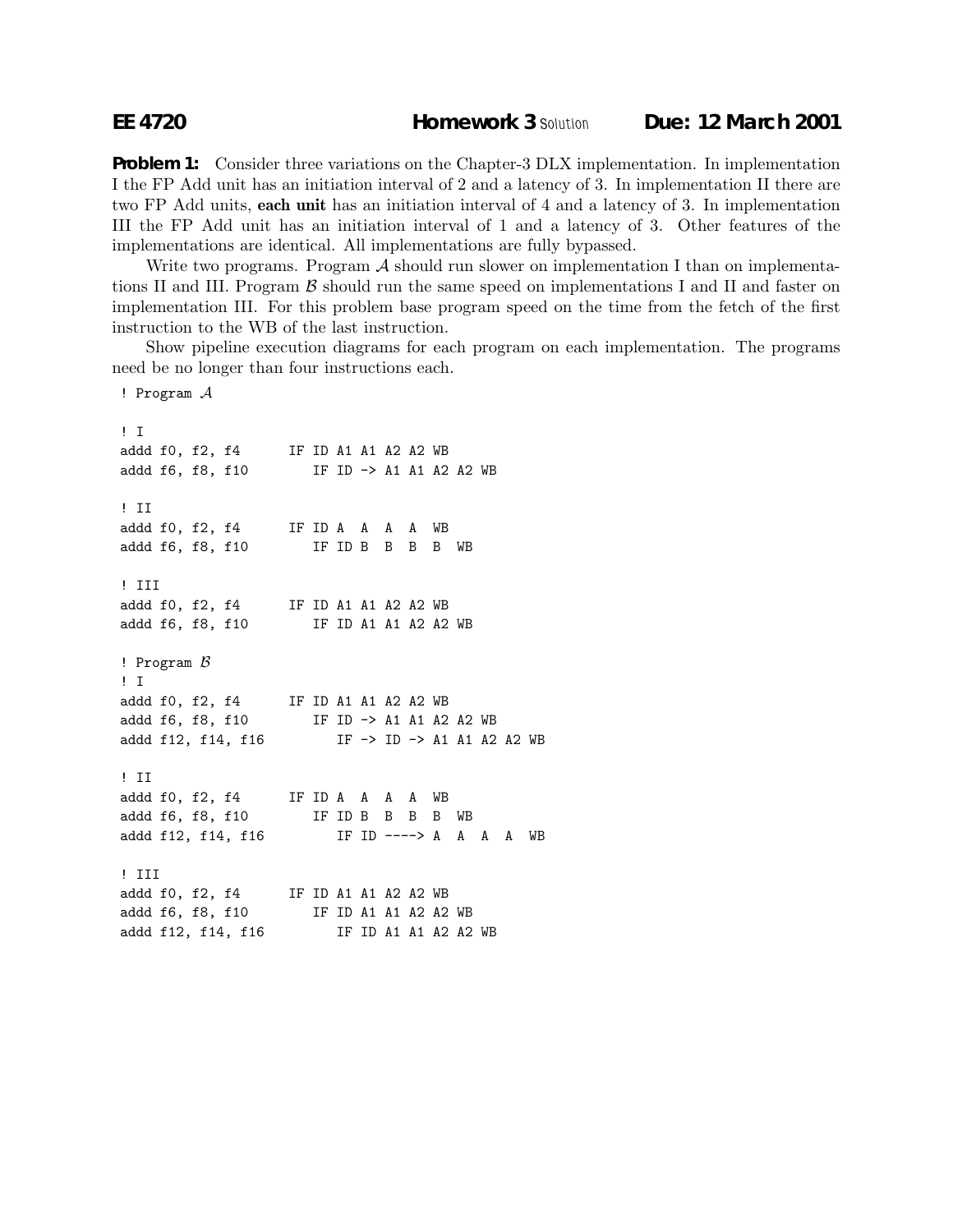**Problem 2:** Modify the pipeline below so that it can execute jr instructions and add PC mux control logic.

- Modify the pipeline so that it can execute jr instructions. (See Spring 1999 Homework 3, [http://www.ee.lsu.edu/ee4720/1999/hw03\\_sol.pdf](http://www.ee.lsu.edu/ee4720/1999/hw03_sol.pdf).)
- Include control logic for the multiplexor that connects to PC. The control logic should correctly handle branch and jump instructions. Interrupts should be ignored. To recognize instructions use boxes such as  $\vert = \text{bnez} \vert$ , the outputs will be 1 if the instruction matches.
- Show the logic for a squash signal for use in EX to squash the fall-through instruction on a taken branch. (The fall through instruction could have been squashed in IF or ID, but for this problem it will be squashed in EX.)



**Problem 3:** How would the hardware designed above have to be modified if DLX had two-slot (yes, two slots!) delayed branches? Jumps still have no delay slots. Ignore interrupts, they will be considered in the next problem.

**Problem 4:** In an ISA without delayed branches it would be sufficient for the hardware to save the PC when an exception occurs. Why would this not be sufficient on a system with delayed branches. Provide an example illustrating what might go wrong.

*One could not properly resume execution if the faulting instruction were in a branch delay slot. To resume execution properly the exception handler needs the PC of the faulting instruction and the PC of the next instruction to execute. In most cases the next instruction to execute is at PC+4 (assuming four-character instructions) but if the faulting instruction were in the delay slot of a taken branch the next instruction to execute would be the branch target.*

*Suppose that* lw *raises an exception in the example below. If the handler only saves the address of* lw*,* 0x1004*, then when execution resumes the branch will not be taken. By saving* 0x1004 *and the address of the next instruction,* 0x2000*, the handler can restore execution so that the branch will be taken.*

0x1000: beqz r0, TARGET